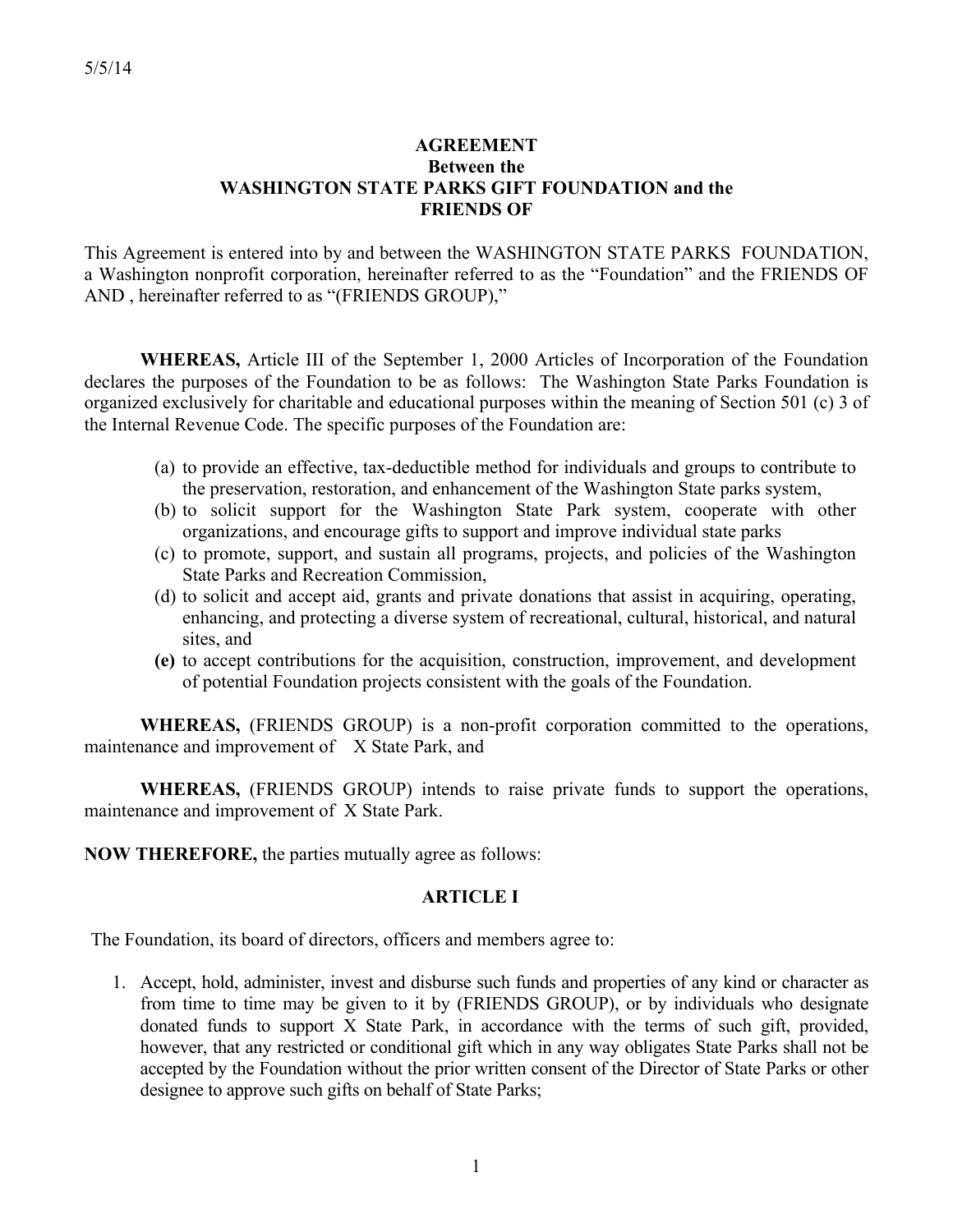- 2. Maintain rules, regulations and procedures for the necessary management of all affairs of the Foundation consistent with the laws and regulations described in Section 501 (c) (3) of the Internal Revenue Code of 1954;
- 3. Properly account and be responsible for all donations which are received by the Foundation from (group) or from any group or individual designated for the benefit of X State Park. The Foundation will provide an annual statement detailing the principal from any contributions received for the benefit of X State Park;
- 4. Make contributions, grants, gifts, and transfers of property, both real and personal, either outright or in trust, to or for the benefit of X State Park;
- 5. Use all assets and earnings of the contributions received by the Foundation from (FRIENDS GROUP) or others for the exclusive benefit of  $X$  State Park except for payment of 8 per cent  $(\%)$ per annum of contributions received by the Foundation from (FRIENDS GROUP) or others which shall cover the necessary and reasonable administrative expenses of the Foundation. No part of such assets and earnings shall accrue to the benefit of any director, officer, member, or employee of the Foundation or of any other individual, except for appropriate payment of reasonable compensation for services actually rendered or reimbursement of reasonable expenses necessarily incurred;
- 6. Coordinate and support efforts of groups interested in the improvement of the State Parks System;
- 7. In the event of the dissolution of the Foundation, the Board of Directors shall transfer the assets and any accrued interest earnings the Foundation received from (FRIENDS GROUP) or its successor, to be used exclusively for the purposes of enhancing X State Park provided that such transfer does not impair or destroy the tax exempt status to donations, contributions, legacies or dues received by this Foundation.

### **ARTICLE II**

For and in consideration of the Foundation promising to receive, hold, manage and disburse contributions from the (FRIENDS GROUP) and to carry out the aforementioned activities, the (FRIENDS GROUP) agrees to:

- 1. Partner with the Foundation to publicly promote fund raising needs for X State Park and raise awareness and visibility with the public and potential donors by: displaying information regarding the Foundation in selected public areas, providing for the dissemination of such information by (FRIENDS GROUP), educating (FRIENDS GROUP) members and affiliates on the Foundation and its purposes and encouraging members and affiliates to promote the Foundation as an option to any potential donor in a manner consistent with state law.
- 2. Remit to the Foundation within five (5) business days, all monies that have been received by the (FRIENDS GROUP) as donations to the Foundation for X State Park.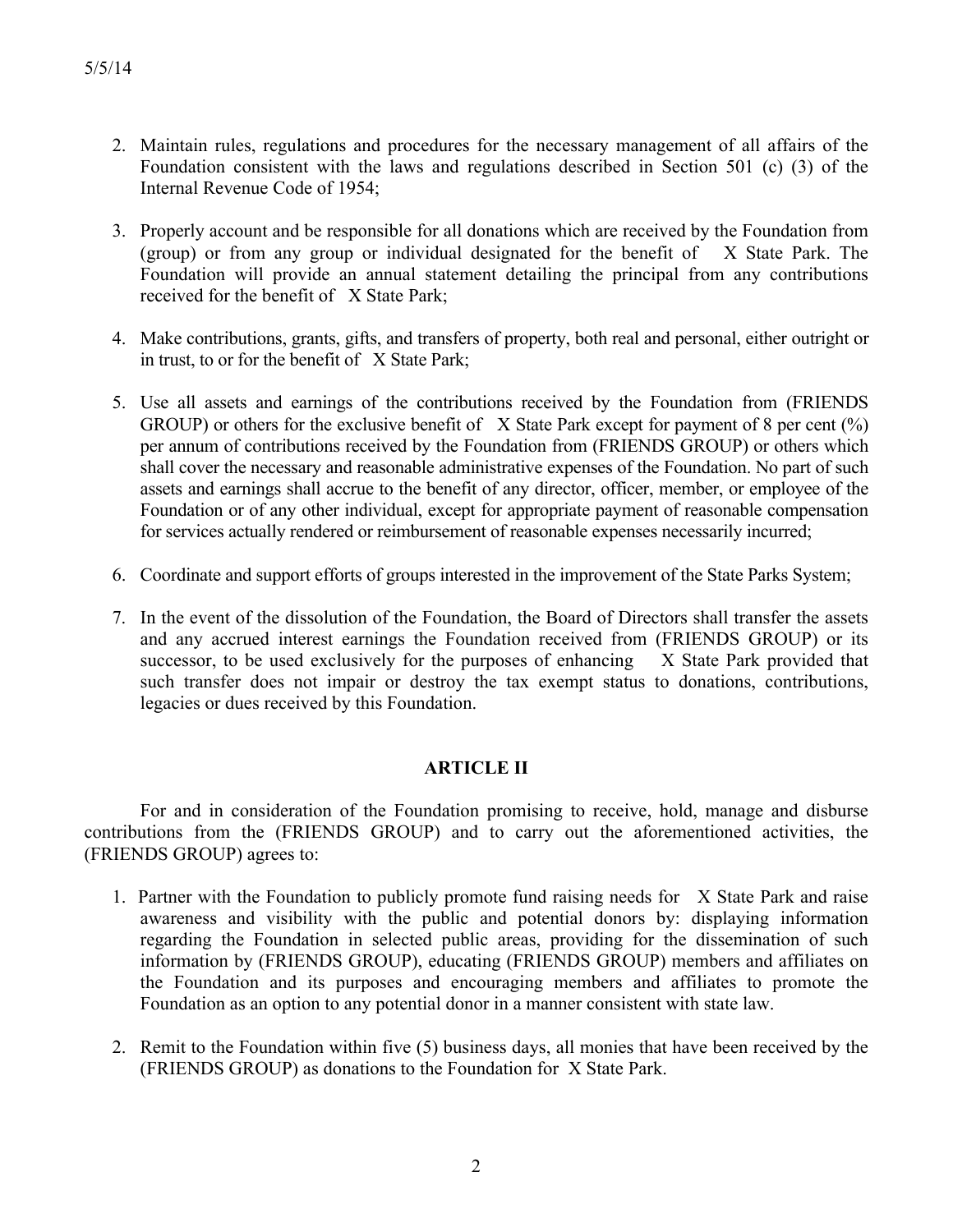3. Provide the Foundation with information regarding the friends group's programs, fundraising and planning annually as well as any more frequent updates as requested.

### **ARTICLE III**

The Foundation and (FRIENDS GROUP) agree to cooperate in connection with the activities conducted and business carried on under this Agreement. The Foundation has no obligation with respect to (FRIENDS GROUP) debts or other liabilities. Likewise, (FRIENDS GROUP) has no obligation with respect to the Foundation's debts or other liabilities. Use of the term partner, partnership, or any derivation thereof in this Agreement by the parties hereto shall not indicate an intent to create a partnership, express or implied, under common law, under Title 25 RCW, or under any similar statute in effect now, or in the future. If the term partner, partnership, or any derivation thereof is utilized in this Agreement or in any description of this agreement by the parties thereto, the same shall be deemed to indicate only that the agreement reflects that the parties share a common pursuit of good will and benefit to the citizens of the State of Washington.

# **ARTICLE IV**

The Foundation and (FRIENDS GROUP) mutually agree to the following additional terms:

- 1. Independent Capacity: At all times and for all purposes of this Agreement, each party shall act in an independent capacity and not as an agent or representative of the other party.
- 2. No Indemnification: Each party shall be responsible for the actions and inactions of itself and its own officers, employees, and agents acting within the scope of their authority.
- 3. Cooperation: To cooperate in sharing information on State Park issues and to work to improve the conditions of State Park and the State Park System.
- 4. No Assignment: This agreement is not assignable by either party, in whole or in part.
- 5. Governing Law and Dispute Resolution: Any dispute under this Agreement not resolved directly by the Parties shall be submitted to mediation by a person agreed to between the parties. If mediation is not successful, the Parties shall submit the dispute to binding arbitration under the rules of the American Arbitration Association or other procedures agreed upon between the Parties. A party may bring an action in court under this Agreement only to enforce any arbitration decision. Venue of any action hereunder shall be in Thurston County Superior Court.
- 6. Entire Agreement: This constitutes the entire agreement between the parties, including all oral understandings, on the subject of their general and overall relationship. However, the parties may enter into other stand-alone agreements on specific subjects. All other such agreements shall also be in writing and signed by the parties.
- 7. Modification: No alteration or modification of any term of this Agreement shall be valid unless made in writing, signed by the parties.